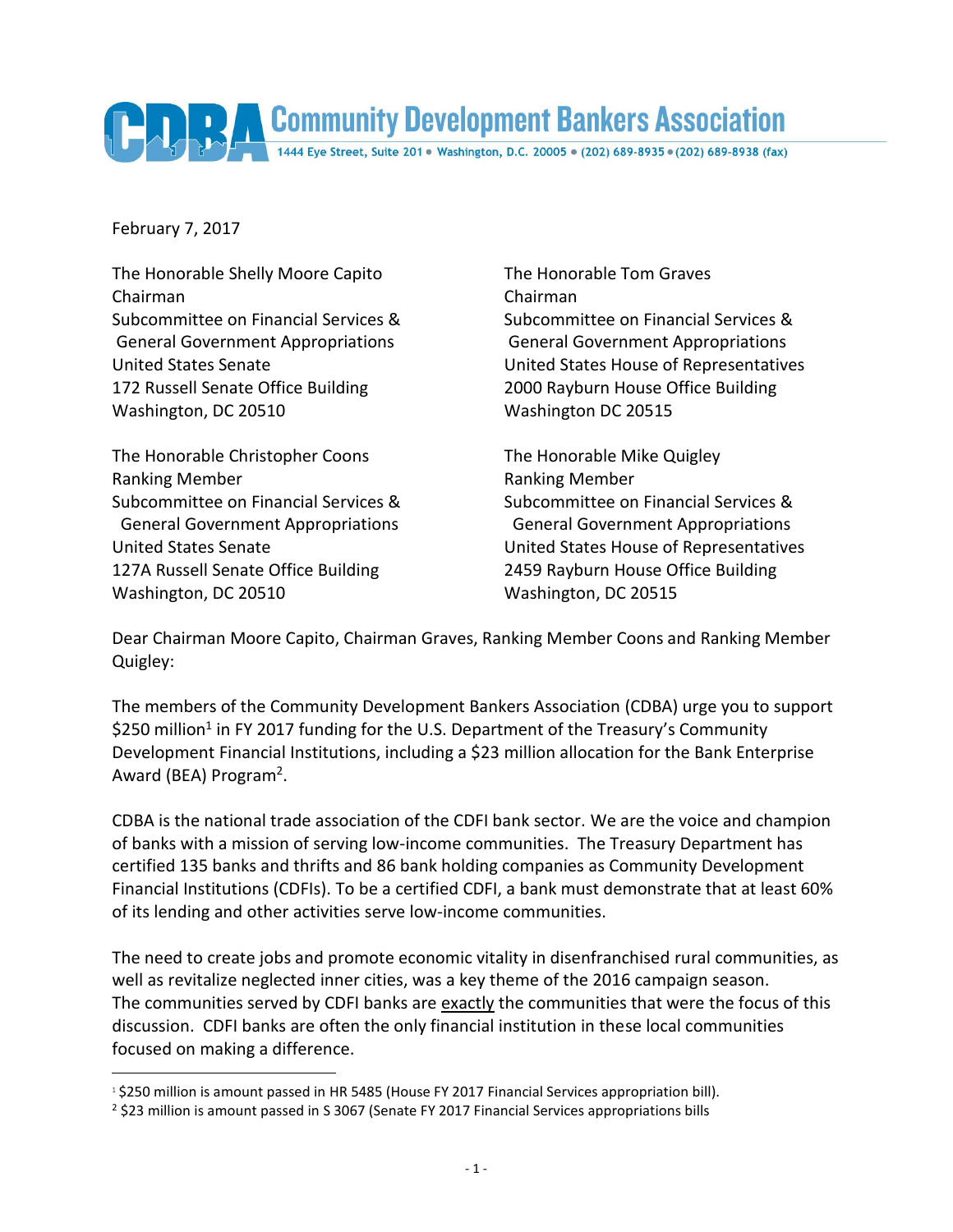## **CDFI Fund and CDFI Program**

The CDFI Fund is one of the Federal government's best market-based strategies for leveraging private dollars to restore economic vitality. Since 1994, the CDFI Fund has awarded more than \$2 billion to CDFIs working in low-income communities. CDFI provide a "hand up" not a "hand out" to customers.

CDFI banks create jobs and economic vitality by serving the smallest businesses that big banks do not find profitable enough to serve. They loan to money to entrepreneurs that are willing work hard and take responsibility for their own futures. Today CDFI banks collectively have a portfolio of nearly 38,000 small business loans with an average outstanding size of \$52,000. Of those small business loans, 80% were below \$100,000 with an average outstanding loan size of \$20,000. In short, CDFI banks support "mom and pop" businesses on Main Street.

CDFIs enable hard working families to become homeowners. They finance affordable rental housing. CDFIs also enable growing charter schools to build facilities, support expansion of community health centers, and finance other economy boosting projects. A CDFI Fund analysis of Fiscal Year 2015 CDFI Program awardees found that this subset of CDFIs made over 41,000 loans or investments totaling over \$3 billion. The awardees financed over 12,000 small businesses with average loan size was \$73,000. The CDFIs also financed over 25,000 affordable housing units. 14,000 microloans, 11,807 consumer loans, and 12,500 home improvement loans.

## **Bank Enterprise Award Program**

CDBA strongly supports the Senate bill (S 3067) provision that allocates \$23 million in funding for the BEA Program. BEA provides incentives for banks to: (1) provide grants, loans, investments and other support to CDFIs; and (2) promote investment in the nation's most distressed communities.

The justification for increasing the BEA allocation within the CDFI Fund is based on its strong impact, leverage and demand:

- Serving Low Income Communities: An analysis by the CDFI Fund found that 90% of all BEA monies go to the lowest income census tracts (30% poverty, 1.5 times the national unemployment rate). Since 1996, the BEA Program has made \$429 million in awards and helped facilitate billions in new investments that benefit the most difficult to serve markets.
- Rural Impact: In 2015, 37% of BEA awards went to banks predominantly or exclusively serving rural communities.
- Demand: BEA has the strongest demand among the CDFI Fund programs and is far oversubscribed. The dollar amount of BEA requests has increased 200% since 2012 – from \$88.5 million in 2012 to \$179 million in 2015. In that time, the BEA Program allocation has risen by just \$1 million – a 5% increase. In 2015, only \$1 in funding was available for every \$10.40 in requests – the highest of all CDFI Fund program. In 2015, the program received 106 applications – the most in its history; yet, the program had only \$18.7 million available to award.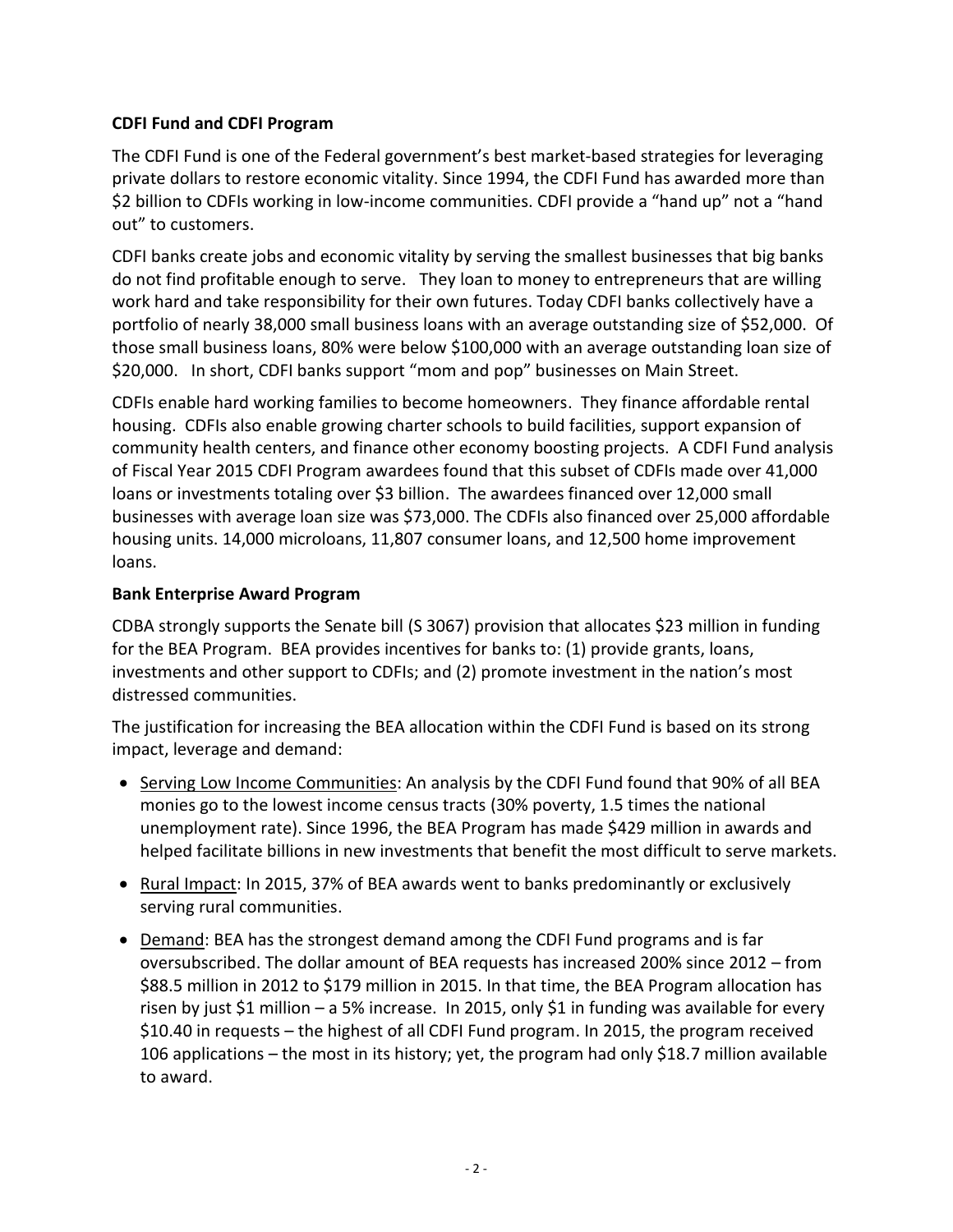$\bullet$  Helps Small Banks: BEA principally benefits small community banks – not big banks. Over the past five years, 44% of all award dollars have gone to small banks with total assets of less than \$250 million and 87% of awards went to community banks with less than \$1 billion in total assets. Only 4% of award dollars have gone to the largest "money center" banks over \$100 billion in total assets. Further, over the past five years, 82% of all awards have gone to CDFI banks where they are continuously reinvested in distressed communities.

## **In the interests of promoting job creation and economic vitality in neglected rural and urban communities, we urge you to fund the CDFI Fund at \$250 million and allocate \$23 million to the BEA Program.**

We look forward to working with you to restore jobs and economic vitality to distressed communities. If you have questions or comments, please contact Jeannine Jacokes, Chief Executive and Policy Advisor, at (202) 689-8935 ext. 222 or jacokesj@pcgloanfund.org. Sincerely,

The Membership of the Community Development Bankers Association

ABC Bank (IL) Albina Community Bank (OR) BankFirst Financial Services (MS) Bank of Anguilla (MS) Bank of Commerce (MS) Bank of Kilmichael (MS) Bank of Lake Village (AR) Bank of Montgomery (LA) Bank of Rio Vista (CA) Bank of Vernon (AL) Bank of Winona BankPlus (MS) Beneficial State Bank (CA) Broadway Federal Bank (CA) Carver Federal Savings Bank (NY) Carver State Bank (GA) Central Bank of Kansas City (MO) Century Bank of the Ozarks (MO) Citizens National Bank (MS) City First Bank of D.C., N.A. (DC) City National Bank of New Jersey (NJ) Commercial Bank (MS) Community Bancshares of Mississippi (MS) Community Bank of the Bay (CA) Cross Keys Bank (LA) Farmers & Merchants Bank (MS)

First American International Bank (NY) First Eagle Bank (IL) First Independence Bank (MI) First Security Bank (MS) First SouthWest Bank (CO) FNBC Bank (AR) Guaranty Bank and Trust Company (MS) Illinois Service Federal (IL) Industrial Bank (DC) International Bank of Chicago (IL) Legacy Bank and Trust (MO) Mechanics and Farmers Bank (NC) Merchants and Planters Bank (MS) Metro Bank (KY) Mission National Bank (CA) Mission Valley Bank (CA) Native American Bank, N.A. (CO) Neighborhood National Bank (CA) NOAH Bank (PA) Northern Hancock Bank & Trust (WV) OneUnited Bank (MA) Oxford University Bank (MS) Pan American Bank (IL) Peoples Bank (MS) Planters Bank (MS) PriorityOne Bank (MS)